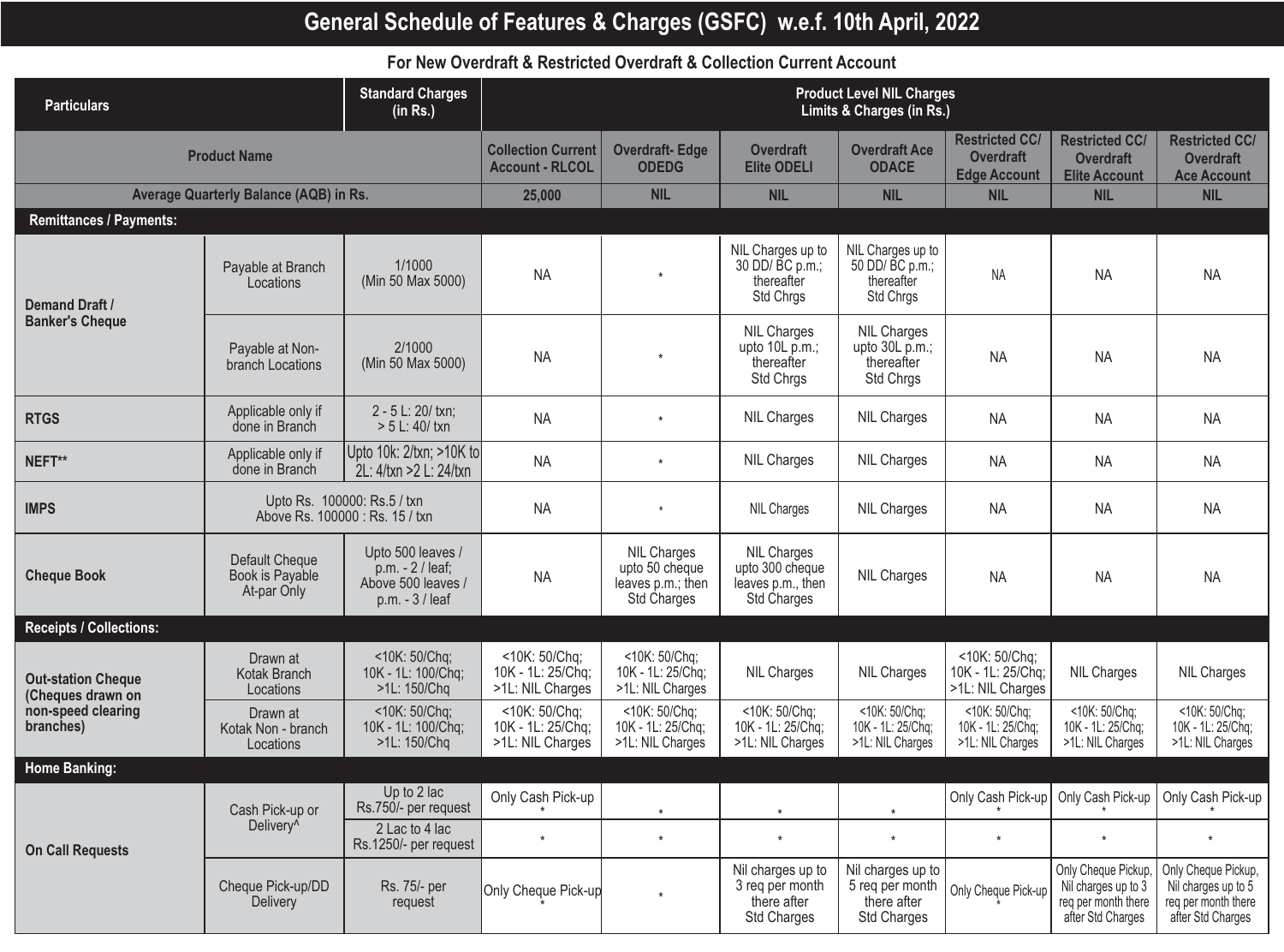| <b>Standard Charges</b><br><b>Particulars</b><br>(in Rs.)                                                             |                                                     | <b>Product Level NIL Charges</b><br>Limits & Charges (in Rs.) |                                                      |                                                                                                                                                                                            |                                                                                                                                                                                                  |                                                                                                                                                                                                |                                                                                                                                                                                              |                                                                                                                                                                                                 |                                                                                                                                                                                                 |
|-----------------------------------------------------------------------------------------------------------------------|-----------------------------------------------------|---------------------------------------------------------------|------------------------------------------------------|--------------------------------------------------------------------------------------------------------------------------------------------------------------------------------------------|--------------------------------------------------------------------------------------------------------------------------------------------------------------------------------------------------|------------------------------------------------------------------------------------------------------------------------------------------------------------------------------------------------|----------------------------------------------------------------------------------------------------------------------------------------------------------------------------------------------|-------------------------------------------------------------------------------------------------------------------------------------------------------------------------------------------------|-------------------------------------------------------------------------------------------------------------------------------------------------------------------------------------------------|
| <b>Product Name</b>                                                                                                   |                                                     | <b>Collection Current</b><br><b>Account - RLCOL</b>           | <b>Overdraft-Edge</b><br><b>ODEDG</b>                | <b>Overdraft</b><br><b>Elite ODELI</b>                                                                                                                                                     | <b>Overdraft Ace</b><br><b>ODACE</b>                                                                                                                                                             | <b>Restricted CC/</b><br><b>Overdraft</b><br><b>Edge Account</b>                                                                                                                               | <b>Restricted CC/</b><br><b>Overdraft</b><br><b>Elite Account</b>                                                                                                                            | <b>Restricted CC/</b><br><b>Overdraft</b><br><b>Ace Account</b>                                                                                                                                 |                                                                                                                                                                                                 |
|                                                                                                                       | Average Quarterly Balance (AQB) in Rs.              |                                                               | 25,000                                               | <b>NIL</b>                                                                                                                                                                                 | <b>NIL</b>                                                                                                                                                                                       | <b>NIL</b>                                                                                                                                                                                     | <b>NIL</b>                                                                                                                                                                                   | <b>NIL</b>                                                                                                                                                                                      | <b>NIL</b>                                                                                                                                                                                      |
|                                                                                                                       |                                                     | Up to 1 lac<br>2.5/1000                                       | Only Cash Pick-up                                    | $^\star$                                                                                                                                                                                   | $\star$                                                                                                                                                                                          | $\star$                                                                                                                                                                                        | Only Cash Pick-up                                                                                                                                                                            |                                                                                                                                                                                                 | $\star$                                                                                                                                                                                         |
| <b>Beat Service</b>                                                                                                   | Cash Pickup                                         | 1.01 lac to 6 lac<br>1.25/1000                                | $\star$                                              | $\star$<br>$^\star$                                                                                                                                                                        | $\star$                                                                                                                                                                                          | $\star$                                                                                                                                                                                        | $\star$                                                                                                                                                                                      | $\star$                                                                                                                                                                                         | $\star$                                                                                                                                                                                         |
|                                                                                                                       |                                                     | 6.01 lac to 100 lac<br>1/1000                                 | $\star$                                              | $^\star$                                                                                                                                                                                   | $\star$                                                                                                                                                                                          | $\star$                                                                                                                                                                                        | $\star$                                                                                                                                                                                      | $\star$                                                                                                                                                                                         | $\star$                                                                                                                                                                                         |
|                                                                                                                       | Cheque Pick-up                                      | 500 p.m.                                                      | Only Cheque Pick-up                                  | 300 p.m.                                                                                                                                                                                   | <b>NIL Charges</b>                                                                                                                                                                               | <b>NIL Charges</b>                                                                                                                                                                             | Only Cheque<br>Pick-up                                                                                                                                                                       | Only Cheque Pick-up,<br>NIL Charges                                                                                                                                                             | Only Cheque Pick-up,<br><b>NIL Charges</b>                                                                                                                                                      |
| <b>Cash Deposit &amp; Withdrawal:</b>                                                                                 |                                                     |                                                               |                                                      |                                                                                                                                                                                            |                                                                                                                                                                                                  |                                                                                                                                                                                                |                                                                                                                                                                                              |                                                                                                                                                                                                 |                                                                                                                                                                                                 |
| <b>Cash Deposits</b>                                                                                                  | At Home Branch &<br>non Home Branch<br>Location $@$ | Rs. 3.5/1000<br>Min 50 per txn                                | NIL Charges upto<br>4L p.m.; thereafter<br>Std Chrgs | 1 times of previous<br>month's Avg<br>OD Utilization / Avg<br>Debit Balance or 2<br>times of the previous<br>month's Avg Credit<br>Balance whichever<br>is higher; thereafter<br>Std Chrgs | 1.25 times of<br>previous month's<br>Avg OD Utilization /<br>Avg Debit Balance<br>or 5 times of the<br>previous month's<br>Avg Credit Balance<br>whichever is higher;<br>thereafter<br>Std Chrgs | 1.5 times of<br>previous month's<br>Avg OD Utilization<br>Avg Debit Balance<br>or 10 times of the<br>previous month's<br>Avg Credit Balance<br>whichever is<br>higher; thereafter<br>Std Chrgs | 1 times of<br>previous month's<br>Avg OD Utilization/<br>Avg Debit Balance<br>or 2 times of the<br>previous month's<br>Avg Credit Balance<br>whichever is<br>higher; thereafter<br>Std Chrgs | 1.25 times of<br>previous month's<br>Avg OD Utilization/<br>Avg Debit Balance<br>or 5 times of the<br>previous month's<br>Avg Credit Balance<br>whichever is<br>higher; thereafter<br>Std Chrgs | 1.5 times of<br>previous month's<br>Avg OD Utilization/<br>Avg Debit Balance<br>or 10 times of the<br>previous month's<br>Avg Credit Balance<br>whichever is<br>higher; thereafter<br>Std Chrgs |
| <b>Cash Withdrawal</b>                                                                                                | For Non - home<br><b>Branch Location</b>            | Rs. 2/1000 Min<br>50 per txn                                  | <b>NA</b>                                            | NIL Charges upto<br>25K per day;<br>thereafter<br>std charges                                                                                                                              | NIL Charges upto<br>1L per day;<br>thereafter<br>std charges                                                                                                                                     | NIL Charges upto<br>2.5L per day;<br>thereafter<br>std charges                                                                                                                                 | <b>NA</b>                                                                                                                                                                                    | <b>NA</b>                                                                                                                                                                                       | NA                                                                                                                                                                                              |
| Automated Teller Machine (ATM): Kotak ATM Txn - Nil Charges                                                           |                                                     |                                                               |                                                      |                                                                                                                                                                                            |                                                                                                                                                                                                  |                                                                                                                                                                                                |                                                                                                                                                                                              |                                                                                                                                                                                                 |                                                                                                                                                                                                 |
| <b>Other Bank's VISA</b>                                                                                              | Non Financial Txn                                   | 8.50 per txn                                                  | <b>NA</b>                                            | <b>NA</b>                                                                                                                                                                                  | <b>NA</b>                                                                                                                                                                                        | NA                                                                                                                                                                                             | <b>NA</b>                                                                                                                                                                                    | <b>NA</b>                                                                                                                                                                                       | <b>NA</b>                                                                                                                                                                                       |
| <b>ATMs - Domestic</b>                                                                                                | Cash Withdrawal                                     | 21 per txn                                                    |                                                      |                                                                                                                                                                                            | <b>NA</b>                                                                                                                                                                                        |                                                                                                                                                                                                |                                                                                                                                                                                              | <b>NA</b>                                                                                                                                                                                       | <b>NA</b>                                                                                                                                                                                       |
| <b>Other Bank's VISA</b>                                                                                              | Non Financial Txn                                   | 25 per txn                                                    | <b>NA</b>                                            | <b>NA</b>                                                                                                                                                                                  | <b>NA</b>                                                                                                                                                                                        | NA                                                                                                                                                                                             | <b>NA</b>                                                                                                                                                                                    | <b>NA</b>                                                                                                                                                                                       | <b>NA</b>                                                                                                                                                                                       |
| <b>ATMs - International</b>                                                                                           | Cash Withdrawal                                     | 150 per txn                                                   | <b>NA</b>                                            | NA                                                                                                                                                                                         | <b>NA</b>                                                                                                                                                                                        | <b>NA</b>                                                                                                                                                                                      | <b>NA</b>                                                                                                                                                                                    | <b>NA</b>                                                                                                                                                                                       | <b>NA</b>                                                                                                                                                                                       |
| <b>Transactions declined</b><br>at merchant outlets /<br>websites / ATM, due to<br>insufficient balance <sup>^^</sup> | <b>Insufficient Funds</b>                           | 25 per txn                                                    | <b>NA</b>                                            | <b>NA</b>                                                                                                                                                                                  | <b>NA</b>                                                                                                                                                                                        | NA                                                                                                                                                                                             | <b>NA</b>                                                                                                                                                                                    | <b>NA</b>                                                                                                                                                                                       | <b>NA</b>                                                                                                                                                                                       |
| <b>Debit Card:</b>                                                                                                    |                                                     |                                                               |                                                      |                                                                                                                                                                                            |                                                                                                                                                                                                  |                                                                                                                                                                                                |                                                                                                                                                                                              |                                                                                                                                                                                                 |                                                                                                                                                                                                 |
| <b>Debit Card Charges</b>                                                                                             | <b>Annual Fee</b>                                   | Rs. 250 p.a.                                                  | <b>NA</b>                                            | <b>NA</b>                                                                                                                                                                                  | <b>NA</b>                                                                                                                                                                                        | NA                                                                                                                                                                                             | <b>NA</b>                                                                                                                                                                                    | <b>NA</b>                                                                                                                                                                                       | <b>NA</b>                                                                                                                                                                                       |
| <b>Card Replacement</b>                                                                                               | Lost / Stolen Card                                  | Rs. 200                                                       | <b>NA</b>                                            | <b>NA</b>                                                                                                                                                                                  | <b>NA</b>                                                                                                                                                                                        | NA                                                                                                                                                                                             | <b>NA</b>                                                                                                                                                                                    | <b>NA</b>                                                                                                                                                                                       | <b>NA</b>                                                                                                                                                                                       |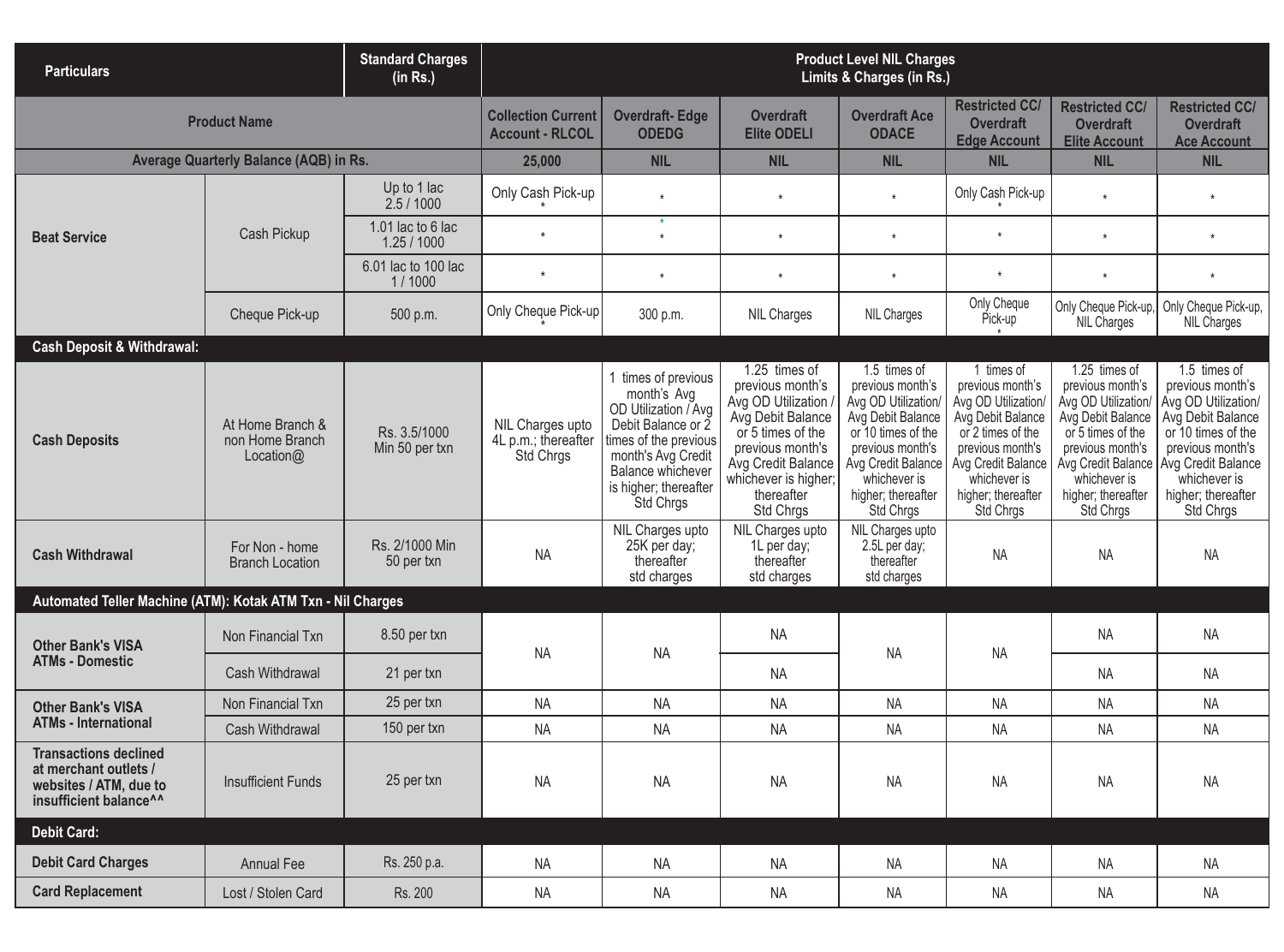| <b>Standard Charges</b><br><b>Particulars</b><br>(in Rs.)                                        |                                        | <b>Product Level NIL Charges</b><br>Limits & Charges (in Rs.) |                                                             |                                                              |                                                              |                                                                  |                                                                   |                                                                  |                                                        |
|--------------------------------------------------------------------------------------------------|----------------------------------------|---------------------------------------------------------------|-------------------------------------------------------------|--------------------------------------------------------------|--------------------------------------------------------------|------------------------------------------------------------------|-------------------------------------------------------------------|------------------------------------------------------------------|--------------------------------------------------------|
| <b>Product Name</b>                                                                              |                                        | <b>Collection Current</b><br><b>Account - RLCOL</b>           | <b>Overdraft-Edge</b><br><b>ODEDG</b>                       | <b>Overdraft</b><br><b>Elite ODELI</b>                       | <b>Overdraft Ace</b><br><b>ODACE</b>                         | <b>Restricted CC/</b><br><b>Overdraft</b><br><b>Edge Account</b> | <b>Restricted CC/</b><br><b>Overdraft</b><br><b>Elite Account</b> | <b>Restricted CC/</b><br><b>Overdraft</b><br><b>Ace Account</b>  |                                                        |
|                                                                                                  | Average Quarterly Balance (AQB) in Rs. |                                                               | 25000                                                       | <b>NIL</b>                                                   | <b>NIL</b>                                                   | <b>NIL</b>                                                       | <b>NIL</b>                                                        | <b>NIL</b>                                                       | <b>NIL</b>                                             |
| <b>Other Charges:</b>                                                                            |                                        |                                                               |                                                             |                                                              |                                                              |                                                                  |                                                                   |                                                                  |                                                        |
| <b>Account Related</b>                                                                           |                                        |                                                               |                                                             |                                                              |                                                              |                                                                  |                                                                   |                                                                  |                                                        |
| <b>AQB Non-</b><br>maintenance <>                                                                | Non maintenance                        | If $AQB < 50\%$ of<br>the required<br>Product AQB             | 1500                                                        | <b>NA</b>                                                    | <b>NA</b>                                                    | <b>NA</b>                                                        | <b>NA</b>                                                         | <b>NA</b>                                                        | <b>NA</b>                                              |
|                                                                                                  | charges per quarter                    | If $AQB$ >=50% but<br>< 100% of the required<br>Product AQB   | 900                                                         | <b>NA</b>                                                    | <b>NA</b>                                                    | <b>NA</b>                                                        | <b>NA</b>                                                         | <b>NA</b>                                                        | <b>NA</b>                                              |
| Customer<br><b>Account Closure Charges</b><br><b>Indused Closure</b>                             |                                        | $30$ Days &<br>> 181 Days:<br>Nil; 31 - 181<br>Days: Rs. 600  | <30 Days &<br>> 181 Days:<br>Nil; 31 - 181<br>Days: Rs. 600 | $30$ Days &<br>> 181 Days:<br>Nil; 31 - 181<br>Days: Rs. 600 | $30$ Days &<br>> 181 Days:<br>Nil; 31 - 181<br>Days: Rs. 600 | <30 Days &<br>> 181 Days:<br>Nil; 31 - 181<br>Days: Rs. 600      | $30$ Days &<br>> 181 Days:<br>Nil; 31 - 181<br>Days: Rs. 600      | <30 Days &<br>> 181 Days:<br>Nil; 31 - 181<br>Days: Rs. 600      |                                                        |
| <b>Cheque Returns &lt;&gt;</b>                                                                   |                                        |                                                               |                                                             |                                                              |                                                              |                                                                  |                                                                   |                                                                  |                                                        |
| <b>Cheques Deposited &amp;</b><br><b>Returned (Outward)</b>                                      | Local & Out-station                    | Rs. 100 per Cheque                                            | $\star$                                                     | $\star$                                                      | Nil charges upto<br>7 p.m.; thereafter<br>Std Charges        | Nil charges upto<br>10 p.m.; thereafter<br>Std Charges           | $\star$                                                           | Nil charges upto<br>7 p.m.; thereafter<br>Std Charges            | Nil charges upto<br>10 p.m.; thereafter<br>Std Charges |
| <b>Cheques Issued and</b><br><b>Returned (Inward) &amp;</b><br><b>ECS returns</b>                | <b>Financial Reasons</b>               | Rs. 500 / instance                                            | <b>NA</b>                                                   | $^\star$                                                     | $^\star$                                                     | $\star$                                                          | <b>NA</b>                                                         | <b>NA</b>                                                        | <b>NA</b>                                              |
| <b>SMS Alerts &amp; Updates</b>                                                                  |                                        |                                                               |                                                             |                                                              |                                                              |                                                                  |                                                                   |                                                                  |                                                        |
| Balance (Daily / Weekly), Txn &<br><b>Value Added Alerts</b>                                     |                                        | $ {\rm SMS} - {\rm Rs.}$ 0.50 per SMS<br>Email - Nil charges  | $^\star$                                                    |                                                              | 50% Discount on<br>Std. charges<br>(Rs. 0.25 per SMS)        | <b>NIL Charges</b>                                               | $^\star$                                                          | 50% Discount on<br>Std. charges<br>$(Rs. 0.25 \text{ per } SMS)$ | <b>NIL Charges</b>                                     |
| <b>Charges Common for All Products</b>                                                           |                                        |                                                               |                                                             |                                                              |                                                              |                                                                  |                                                                   |                                                                  |                                                        |
| <b>Account Statements (Through Email - Nil charges)</b>                                          |                                        |                                                               |                                                             |                                                              |                                                              |                                                                  |                                                                   |                                                                  |                                                        |
| Weekly                                                                                           | Physical                               | Rs. 300 per Quarter                                           | $\star$                                                     | $^\star$                                                     | $^\star$                                                     | $^\star$                                                         | $\star$                                                           | $\star$                                                          | $\star$                                                |
| <b>Annual Combined</b><br>Through Branch & Phone Banking: Rs. 100<br><b>Statement (Physical)</b> |                                        | $^\star$                                                      | $\star$                                                     | $^\star$                                                     | $^\star$                                                     | $^\star$                                                         | $^\star$                                                          | $\star$                                                          |                                                        |
| <b>Ad- hoc Statements</b><br><b>Request</b>                                                      | At Branch /                            | <= 365 Days: Rs. 100                                          | $\star$                                                     | $\star$                                                      | $^\star$                                                     | $^\star$                                                         | $^\star$                                                          | $^\star$                                                         | $^\star$                                               |
|                                                                                                  | Phone Banking                          | >365 Days: Rs. 200                                            | $\star$                                                     | $^\star$                                                     | $\star$                                                      | $\star$                                                          | $^\star$                                                          | $^\star$                                                         | $^\star$                                               |
|                                                                                                  | On Net Banking / ATM                   | Rs. 50                                                        | $\star$                                                     | $^\star$                                                     | $^\star$                                                     | $^\star$                                                         | $^\star$                                                          | $\star$                                                          | $\star$                                                |
| <b>Foreign Currency Payments &amp; Collections</b>                                               |                                        |                                                               |                                                             |                                                              |                                                              |                                                                  |                                                                   |                                                                  |                                                        |
| DD Issuance / DD Cancellation /<br>Rs. 500<br><b>DD Revalidation / Cheque Collection</b>         |                                        |                                                               | $^\star$                                                    | $\star$                                                      | $^\star$                                                     | $^\star$                                                         | $^\star$                                                          | $^\star$                                                         | $\star$                                                |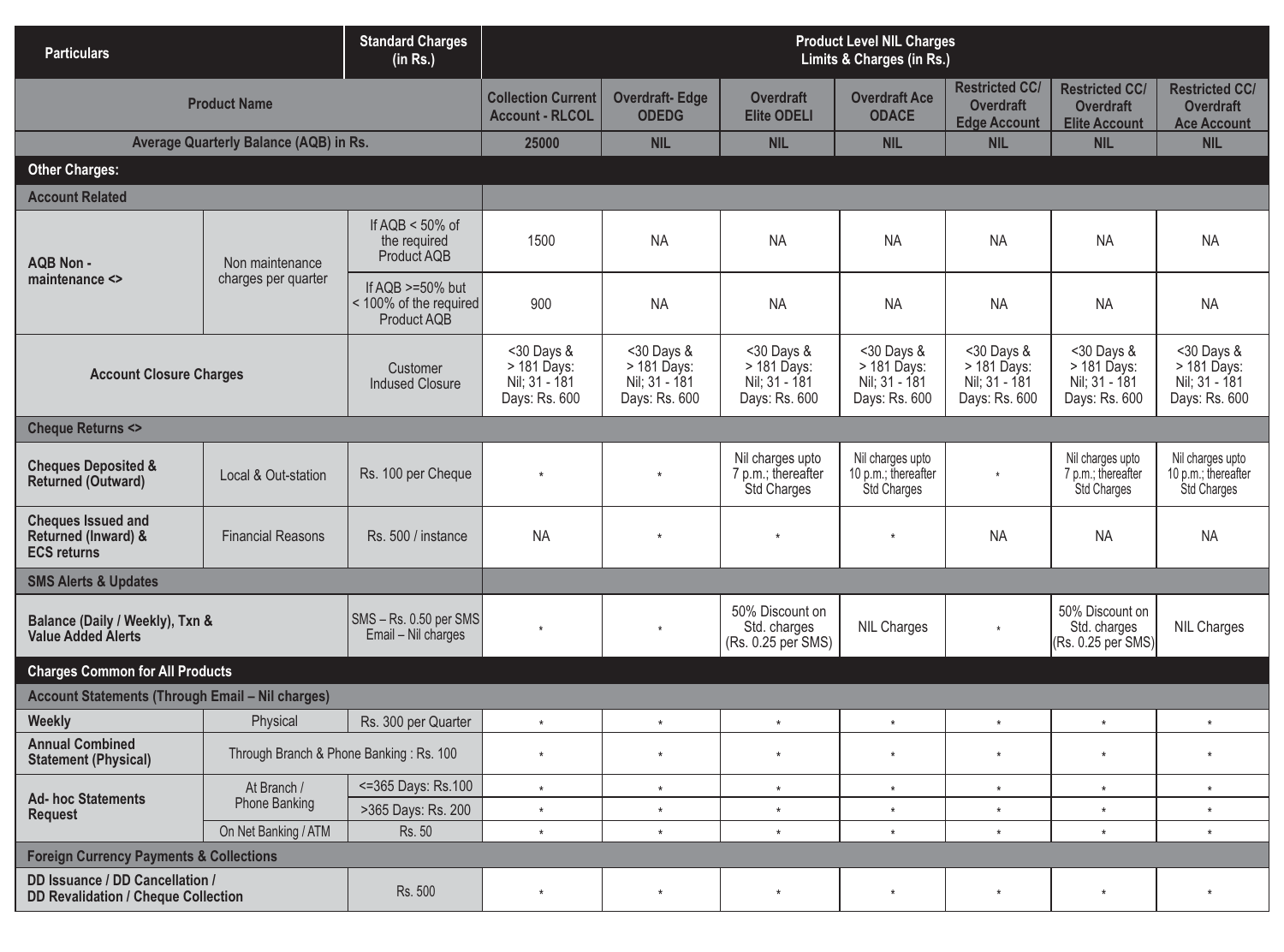| <b>Particulars</b>                                                                                                                                                                                                                                        |                                                                | <b>Standard Charges</b><br>(in Rs.)                                                                     | <b>Product Level NIL Charges</b><br>Limits & Charges (in Rs.) |                                        |                                      |                                                                  |                                                                   |                                                                 |             |
|-----------------------------------------------------------------------------------------------------------------------------------------------------------------------------------------------------------------------------------------------------------|----------------------------------------------------------------|---------------------------------------------------------------------------------------------------------|---------------------------------------------------------------|----------------------------------------|--------------------------------------|------------------------------------------------------------------|-------------------------------------------------------------------|-----------------------------------------------------------------|-------------|
| <b>Product Name</b>                                                                                                                                                                                                                                       |                                                                | <b>Collection Current</b><br><b>Account - RLCOL</b>                                                     | <b>Overdraft-Edge</b><br><b>ODEDG</b>                         | <b>Overdraft</b><br><b>Elite ODELI</b> | <b>Overdraft Ace</b><br><b>ODACE</b> | <b>Restricted CC/</b><br><b>Overdraft</b><br><b>Edge Account</b> | <b>Restricted CC/</b><br><b>Overdraft</b><br><b>Elite Account</b> | <b>Restricted CC/</b><br><b>Overdraft</b><br><b>Ace Account</b> |             |
|                                                                                                                                                                                                                                                           | Average Quarterly Balance (AQB) in Rs.                         |                                                                                                         | 25000                                                         | <b>NIL</b>                             | <b>NIL</b>                           | <b>NIL</b>                                                       | <b>NIL</b>                                                        | <b>NIL</b>                                                      | <b>NIL</b>  |
| TT Transfer $\sim$                                                                                                                                                                                                                                        | Corr Bank Chrgs<br>Borne by Beneficiary                        | Rs. 250                                                                                                 | $^\star$                                                      | $^\star$                               | $\star$                              | $\star$                                                          | $\star$                                                           | $^\star$                                                        | $\star$     |
|                                                                                                                                                                                                                                                           | Corr Bank Chrgs Not<br>Borne by Beneficiary                    | Rs. 1000                                                                                                | $^\star$                                                      | $\star$                                | $\star$                              | $^\star$                                                         | $^\star$                                                          | $\star$                                                         |             |
| Cheque Deposited and Returned ~ / Cheque Issued and<br>Returned ~ <> (Financial Reasons)                                                                                                                                                                  |                                                                | Rs. 1000                                                                                                | $^\star$                                                      | $\star$                                | $\star$                              | $^\star$                                                         | $^\star$                                                          | $\star$                                                         | $\star$     |
| <b>Miscellaneous Charges</b>                                                                                                                                                                                                                              |                                                                |                                                                                                         |                                                               |                                        |                                      |                                                                  |                                                                   |                                                                 |             |
| <b>PIN Regeneration</b>                                                                                                                                                                                                                                   | ATM / Phone /<br>Net Banking (only if<br>sent through courier) | Rs. 50                                                                                                  | $\star$                                                       | $\star$                                | $\star$                              | $\star$                                                          | $^\star$                                                          | $\star$                                                         | $\star$     |
| <b>Fund Transfer Return</b>                                                                                                                                                                                                                               | <b>Financial Reasons</b>                                       | Rs. 300                                                                                                 | <b>NA</b>                                                     | $^\star$                               | $^\star$                             | $\star$                                                          | <b>NA</b>                                                         | <b>NA</b>                                                       | <b>NA</b>   |
| <b>Cheque Purchase Charges</b>                                                                                                                                                                                                                            |                                                                | Rs. 0.5 / 1000 / Day                                                                                    | <b>NA</b>                                                     | $^\star$                               | $^\star$                             | $^\star$                                                         | <b>NA</b>                                                         | <b>NA</b>                                                       | <b>NA</b>   |
| Travelers Cheque Encashment ~                                                                                                                                                                                                                             |                                                                | 1% of TC Amount                                                                                         | <b>NA</b>                                                     | $\star$                                | $^\star$                             | $\star$                                                          | <b>NA</b>                                                         | <b>NA</b>                                                       | <b>NA</b>   |
| <b>Mandate Registration Charges</b>                                                                                                                                                                                                                       |                                                                | Rs. 50 / Instance                                                                                       | $\star$                                                       | $^\star$                               | $\star$                              | Nil charges                                                      | $\star$                                                           | $^\star$                                                        | Nil charges |
| <b>Standing Instruction</b>                                                                                                                                                                                                                               | Set-up & Failure                                               | Rs. 100                                                                                                 | $\star$                                                       | $\star$                                | $\star$                              | $^\star$                                                         | $\star$                                                           | $\star$                                                         | $\star$     |
|                                                                                                                                                                                                                                                           | <b>Amendment</b>                                               | <b>Rs. 25</b>                                                                                           | $\star$                                                       | $^\star$                               | $\star$                              | $^\star$                                                         | $\star$                                                           | $\star$                                                         | $\star$     |
| <b>TDS Certificate(Duplicate only)</b>                                                                                                                                                                                                                    |                                                                | Rs. 200 / Request                                                                                       | $\star$                                                       | $\star$                                | $\star$                              | $\star$                                                          | $\star$                                                           | $\star$                                                         |             |
| Interest Statement (Duplicate only) / Stop<br>payment / DD / BC Cancellation &<br>Revalidation / Signature Verification /<br><b>Address Confirmation / Balance Statement</b><br>(Other than 31st March) / Record retrieval<br>charges / Photo Attestation |                                                                | Rs. 100 / Request                                                                                       | $\star$                                                       | $\star$                                | $\star$                              | $\star$                                                          | $\star$                                                           | $\star$                                                         |             |
| <b>Solvency Certificate</b>                                                                                                                                                                                                                               |                                                                | Rs. 10000                                                                                               |                                                               |                                        |                                      |                                                                  |                                                                   |                                                                 |             |
| <b>Confidential Report / Credit Confirmation /</b><br><b>TOD Charges</b>                                                                                                                                                                                  |                                                                | Rs. 500                                                                                                 | $\star$                                                       | $\star$                                | $\star$                              | $\star$                                                          | $^\star$                                                          | $\star$                                                         | $\star$     |
| GST on Foreign Currency Conversion Charges (FCY) ~                                                                                                                                                                                                        |                                                                |                                                                                                         |                                                               |                                        |                                      |                                                                  |                                                                   |                                                                 |             |
| Value of purchase or sale of<br><b>Foreign Currency</b>                                                                                                                                                                                                   |                                                                | Value on which GST rate<br>will be applicable                                                           |                                                               |                                        |                                      |                                                                  |                                                                   |                                                                 |             |
| 1% of the gross amount of currency<br>Up to 1,00,000/-<br>exchanges or minimum of Rs. 250/-                                                                                                                                                               |                                                                |                                                                                                         |                                                               |                                        |                                      |                                                                  |                                                                   |                                                                 |             |
| 1000 + 0.50% of the gross amount of<br>Above Rs.1,00,000/- to Rs.10,00,000/-<br>currency exchanged less 1,00,000                                                                                                                                          |                                                                |                                                                                                         |                                                               |                                        |                                      |                                                                  |                                                                   |                                                                 |             |
| Above Rs.10,00,000/-<br>Rs. 60,000/-                                                                                                                                                                                                                      |                                                                | Rs. 5500/- + 0.10% of the gross<br>amount of currency exchanges less<br>10,00,000 subject to maximum of |                                                               |                                        |                                      |                                                                  |                                                                   |                                                                 |             |